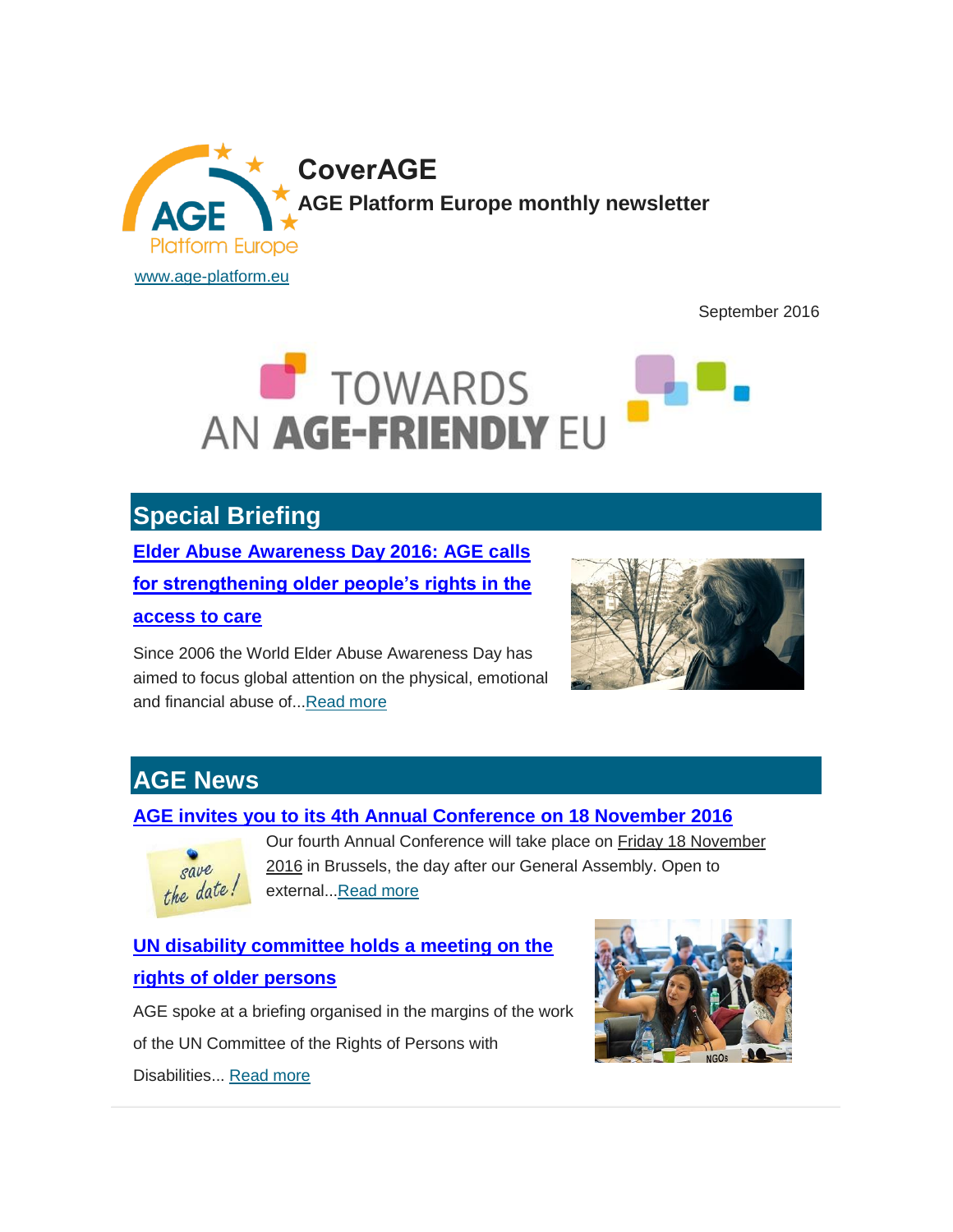

#### **[Secure pension systems for all](http://www.age-platform.eu/policy-work/news/secure-pension-systems-all%C2%A0-what-does-research-say) : what does research say?**

AGE Platform is part of the European research project MoPAct, which looks at opportunities for active ageing in Europe. Some important results are becoming..[.Read more](http://www.age-platform.eu/policy-work/news/secure-pension-systems-all%C2%A0-what-does-research-say)

#### **[AGE collaborates in UK report for safer driving into old age](http://www.age-platform.eu/policy-work/news/age-collaborates-uk-report-safer-driving-old-age)**

As part of the UK Older Drivers Task Force, AGE collaborated in the publication of the report ['.](http://www.roadsafetyfoundation.org/media/33073/modsfl-single-page-printable-version.pdf).[.Read more](http://www.age-platform.eu/policy-work/news/age-collaborates-uk-report-safer-driving-old-age)



**["We need to look at how new social challenges and](http://www.age-platform.eu/age-news/%E2%80%9Cwe-need-look-how-new-social-challenges-and-risks-are-coming-order-fight-inequalities%E2%80%9D)  [risks are coming up in order to fight inequalities"](http://www.age-platform.eu/age-news/%E2%80%9Cwe-need-look-how-new-social-challenges-and-risks-are-coming-order-fight-inequalities%E2%80%9D)**As part of our involvement in the **[FamiliesAndSocieties](http://www.familiesandsocieties.eu/)** project, AGE Platform..[.Read more](http://www.age-platform.eu/age-news/%E2%80%9Cwe-need-look-how-new-social-challenges-and-risks-are-coming-order-fight-inequalities%E2%80%9D)

## **[AGE partners in new European Commission project on](http://www.age-platform.eu/policy-work/news/age-partners-new-european-commission-project-silver-economy)  [Silver Economy](http://www.age-platform.eu/policy-work/news/age-partners-new-european-commission-project-silver-economy)**



Exploring the economic opportunities offered by activities and needs of older adults in Europe has become the focus of a new project conducted for the..[.Read more](http://www.age-platform.eu/policy-work/news/age-partners-new-european-commission-project-silver-economy)

#### **[FrailSafe publishes first newsletter](http://www.age-platform.eu/policy-work/news/frailsafe-publishes-first-newsletter)**

The first newsletter of the EU-funded FrailSafe project, in which AGE is a partner, is no[wavailable here.](http://frailsafe-project.eu/frailsafe-media) It presents the objectives, thinking and motivation behind FrailSafe partners to succeed in this journey.

AGE Platform..[.Read more](http://www.age-platform.eu/policy-work/news/frailsafe-publishes-first-newsletter)

**[European Youth Forum reports life-time impact of young](http://www.age-platform.eu/policy-work/news/european-youth-forum-reports-life-time-impact-young-people%E2%80%99s-exclusion)  [people's exclusion](http://www.age-platform.eu/policy-work/news/european-youth-forum-reports-life-time-impact-young-people%E2%80%99s-exclusion)**

The European Youth Forum has published a report on social inclusion of young people, focussing on... Read more

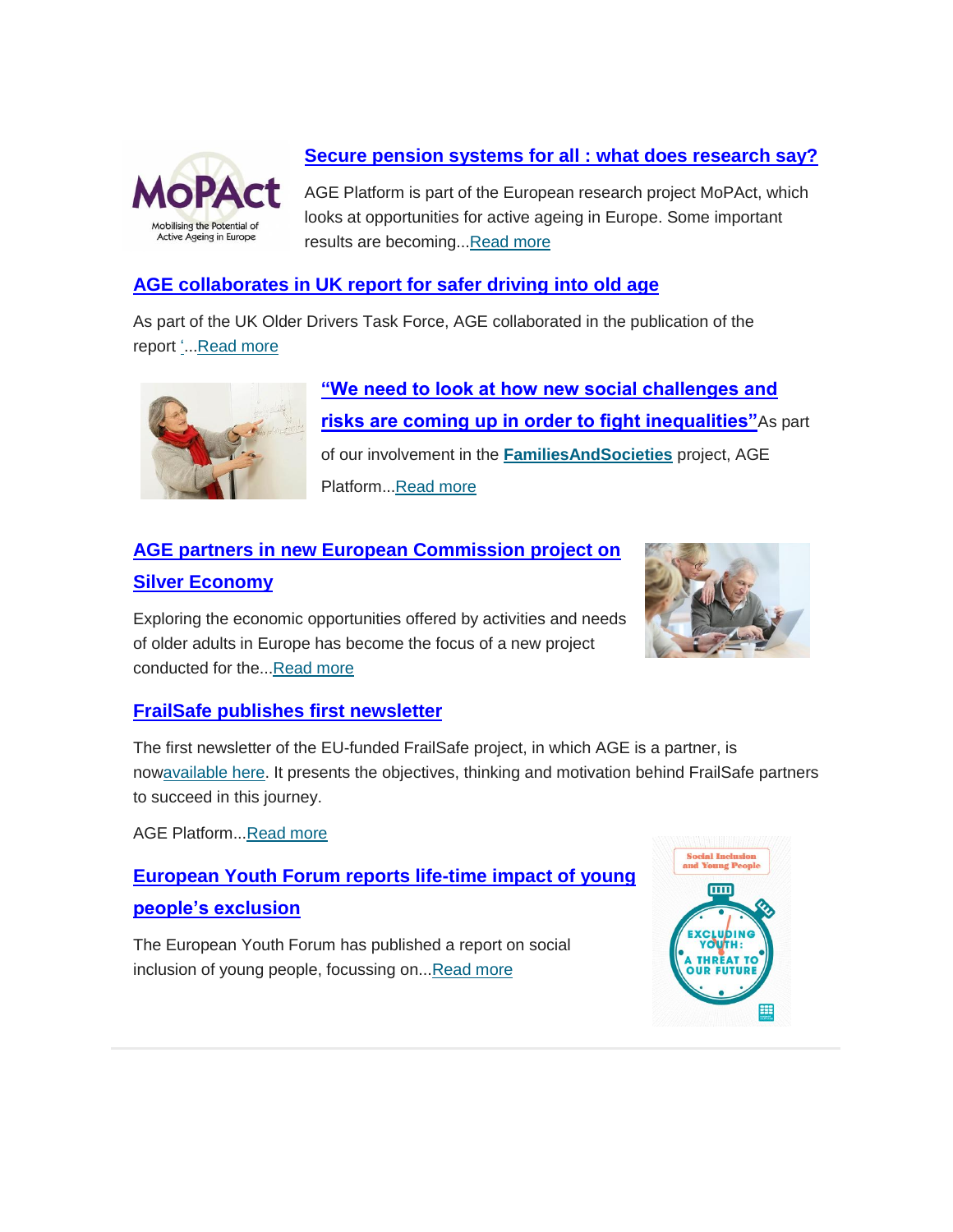# active **[Active people over 80: Do not see the patient, see the human](http://www.age-platform.eu/policy-work/news/active-people-over-80-do-not-see-patient-see-human)** *'Do you see me, beyond my care needs and beyond my wrinkles? Do you see that I am a sportsman, that I*..[.Read more](http://www.age-platform.eu/policy-work/news/active-people-over-80-do-not-see-patient-see-human)

**Members' News**

**[Age UK partners in national Human Rights campaign](http://www.age-platform.eu/age-member-news/age-uk-partners-national-human-rights-campaign-equally-ours)  ['Equally Ours'](http://www.age-platform.eu/age-member-news/age-uk-partners-national-human-rights-campaign-equally-ours)**



Age UK partners with 7 other UK charities in the campaign... Read more



### **[BAGSO launches new EU-funded project promoting innovative](http://www.age-platform.eu/age-member-news/bagso-launches-new-eu-funded-project-promoting-innovative-education-care)  [education in care](http://www.age-platform.eu/age-member-news/bagso-launches-new-eu-funded-project-promoting-innovative-education-care)**

New BAGSO project: "Neue Rollen für die Zivilgesellschaft in einer "Caring Community": Innovative..[.Read more](http://www.age-platform.eu/age-member-news/bagso-launches-new-eu-funded-project-promoting-innovative-education-care)

# **[Healthy Community Association organizes international conference on](http://www.age-platform.eu/age-member-news/healthy-community-association-organizes-international-conference-healthy-ageing)  [healthy ageing](http://www.age-platform.eu/age-member-news/healthy-community-association-organizes-international-conference-healthy-ageing)**

AGE Turkisch member *Healthy Community Association/Sağlıklı Toplum Derneği* is coorganizing an international conference on health and health care. *'Healthy Aging at the Crossroads: Challenges and Need for Future Action'* will take place in Istanbul, Turkey on 21- 23 September 2017..[.Read more](http://www.age-platform.eu/age-member-news/healthy-community-association-organizes-international-conference-healthy-ageing)

### **[AGE UK warns against 'Old versus Young' misinterpretation of UK](http://www.age-platform.eu/age-member-news/age-uk-warns-against-%E2%80%98old-versus-young%E2%80%99-misinterpretation-uk-referendum)  [referendum](http://www.age-platform.eu/age-member-news/age-uk-warns-against-%E2%80%98old-versus-young%E2%80%99-misinterpretation-uk-referendum)**

The outcome of the UK referendum in favour of UK leaving the European Union has generated strong emotional reactions in particular considering the close..[.Read more](http://www.age-platform.eu/age-member-news/age-uk-warns-against-%E2%80%98old-versus-young%E2%80%99-misinterpretation-uk-referendum)

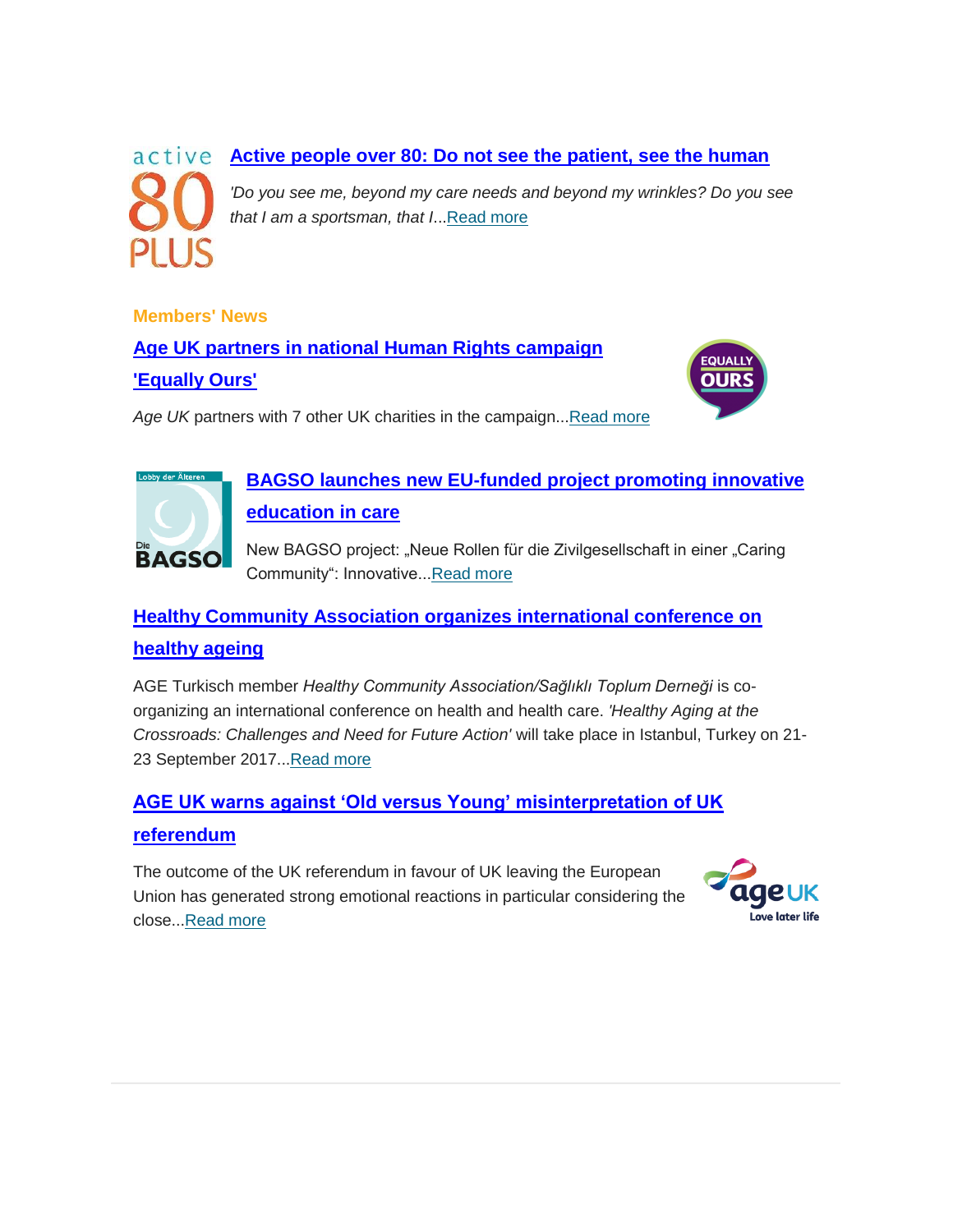## **Other news**

#### **[Motivation one of the most important factors to work longer](http://www.age-platform.eu/policy-work/news/motivation-one-most-important-factors-work-longer)**

In a study by a team of researchers from Denmark, the importance of the psycho-social work environment for older workers has been highlighted. The study followed almost 1,900 Danish employees in their decision to leave the labour market early. The most important factors identified were job..[.Read more](http://www.age-platform.eu/policy-work/news/motivation-one-most-important-factors-work-longer)



### **[UN Expert calls for further international instruments](http://www.age-platform.eu/policy-work/news/un-expert-calls-further-international-instruments-human-rights-older-people)  [for the human rights of older people](http://www.age-platform.eu/policy-work/news/un-expert-calls-further-international-instruments-human-rights-older-people)**

An important development took place last week when the UN Independent Expert on the Enjoyment of All Human Rights by Older Persons concluded..[.Read more](http://www.age-platform.eu/policy-work/news/un-expert-calls-further-international-instruments-human-rights-older-people)

### **[The European Economic and Social Committee issues recommendations for](http://www.age-platform.eu/policy-work/news/european-economic-and-social-committee-issues-recommendations-older-peoples-digital)  [older people's digital inclusion](http://www.age-platform.eu/policy-work/news/european-economic-and-social-committee-issues-recommendations-older-peoples-digital)**

O 13 and 14 July 2016, the European Economic and Social Committee (EESC) adopted its own-initiative opinion on 'the digital pillar of growth: e-seniors, a potential 25% of the European population'. Stating that *'All European over-50s must become e-seniors as soon as possible'*..[.Read more](http://www.age-platform.eu/policy-work/news/european-economic-and-social-committee-issues-recommendations-older-peoples-digital)

## **[Mainstreaming Palliative Care for an Age-Friendly Society -](http://www.age-platform.eu/policy-work/news/mainstreaming-palliative-care-age-friendly-society-report-pace-age-joint-event) Report of PACE-[AGE joint event](http://www.age-platform.eu/policy-work/news/mainstreaming-palliative-care-age-friendly-society-report-pace-age-joint-event)**

In the framework of PACE, the European project on palliative care for older people in care and nursing homes in Europe, AGE organised last 15 June in..[.Read more](http://www.age-platform.eu/policy-work/news/mainstreaming-palliative-care-age-friendly-society-report-pace-age-joint-event)



#### **[Why does appetite change as we age? A challenge for the PROMISS project](http://www.age-platform.eu/policy-work/news/why-does-appetite-change-we-age-challenge-promiss-project)**

With the ageing of the European population, the challenge is to keep the growing population of older adults healthy and active. In Europe, between 13.5 and 29.7% of older adults living at home are malnourished or at risk for malnutrition. the Horizon2020 project PROMISS aims at better..[.Read more](http://www.age-platform.eu/policy-work/news/why-does-appetite-change-we-age-challenge-promiss-project)

#### **[First newsletter of the Mobile Age project published](http://www.age-platform.eu/policy-work/news/first-newsletter-mobile-age-project-published)**

The first newsletter issue of Mobile Age project [\(www.mobile-age.eu\)](http://www.mobile-age.eu/), an EU co-funded project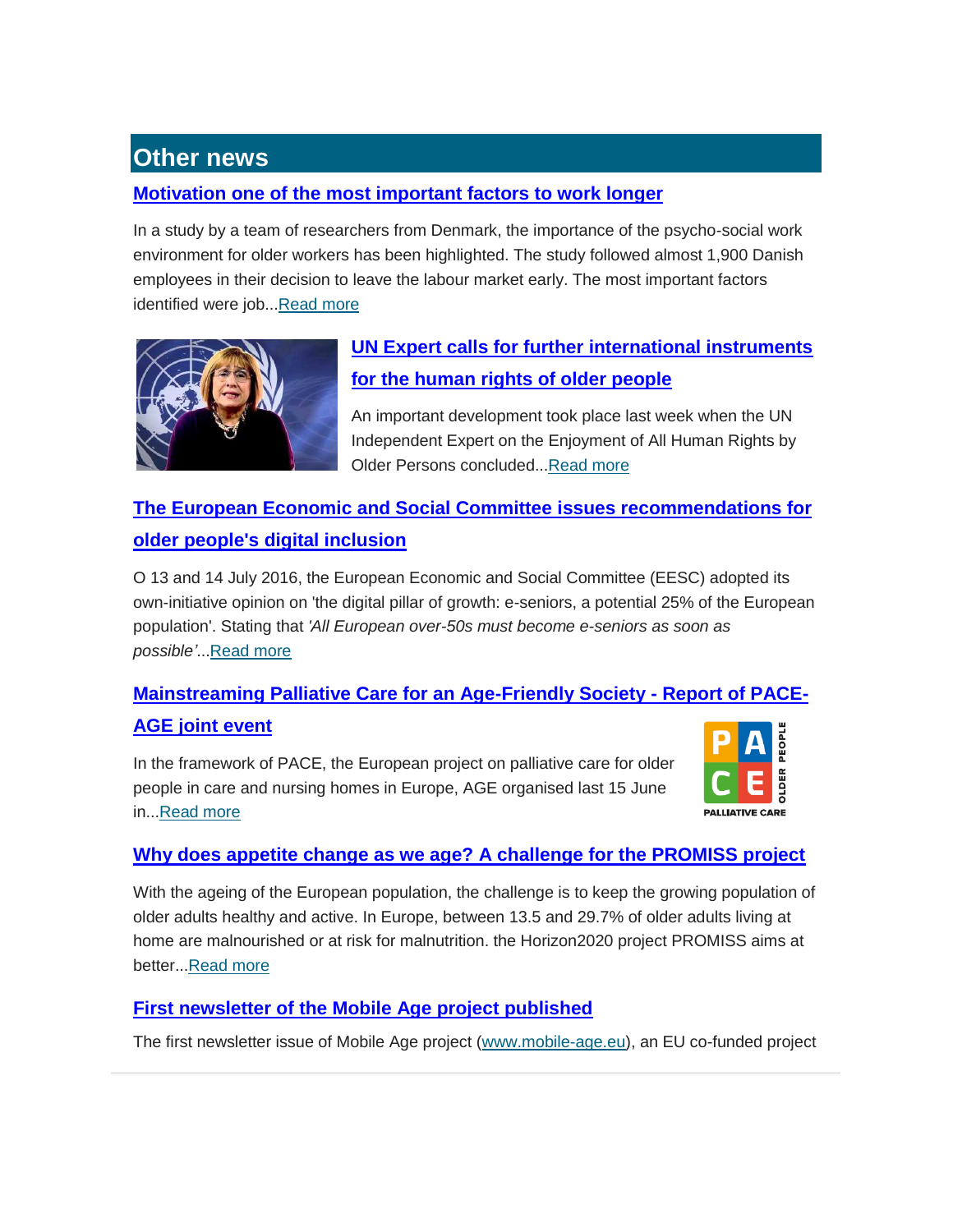which started in February 2016, has just been published. Mobile Age Aiming to develop inclusive mobile access to public services using open government data. The..[.Read more](http://www.age-platform.eu/policy-work/news/first-newsletter-mobile-age-project-published)

### **[New online Repository of Innovative Practices on](http://www.age-platform.eu/policy-work/news/new-online-repository-innovative-practices-active-and-healthy-ageing-launched)  [Active and Healthy Ageing launched](http://www.age-platform.eu/policy-work/news/new-online-repository-innovative-practices-active-and-healthy-ageing-launched)**

The Repository developed by the European Innovation Partnership on Active and Healthy..[.Read more](http://www.age-platform.eu/policy-work/news/new-online-repository-innovative-practices-active-and-healthy-ageing-launched)



#### **Good Practices**

#### **[Intergenerational car sharing in France](http://www.age-platform.eu/good-practice/intergenerational-car-sharing-france)**



*'Génération mobilité'* brings together older people who no longer feel comfortable when driving their own car with..[.Read more](http://www.age-platform.eu/good-practice/intergenerational-car-sharing-france)

## **['Mijn Huis Op Maat' helps older people adapt their](http://www.age-platform.eu/good-practice/mijn-huis-op-maat-helps-older-people-adapt-their-home-live-more-independently)  [home to live more independently](http://www.age-platform.eu/good-practice/mijn-huis-op-maat-helps-older-people-adapt-their-home-live-more-independently)**

The Dutch initiative *'Mijn Huis Op Maat'* offers a practical tool for awareness and information for older people on what improvements are..[.Read more](http://www.age-platform.eu/good-practice/mijn-huis-op-maat-helps-older-people-adapt-their-home-live-more-independently)



# **Upcoming Conferences**

**['Resistance! Antibiotics, politics and public health': European Public Health](http://www.age-platform.eu/event/%E2%80%98resistance-antibiotics-politics-and-public-health%E2%80%99-european-public-health-alliance-epha)  [Alliance \(EPHA\) Annual conference](http://www.age-platform.eu/event/%E2%80%98resistance-antibiotics-politics-and-public-health%E2%80%99-european-public-health-alliance-epha)**



The rise of drug-resistant infections/antimicrobial resistance is the biggest threat to public health of our time and poses a life-or-death challenge to our health systems. It requires an urgent policy response at..[.Read more](http://www.age-platform.eu/event/%E2%80%98resistance-antibiotics-politics-and-public-health%E2%80%99-european-public-health-alliance-epha)

#### **[European Health Forum Gastein](http://www.age-platform.eu/event/european-health-forum-gastein)**

The European Health Forum Gastein (EHFG) provides a platform for discussion where various stakeholders from the field of health policy making come together to discuss next... Read more

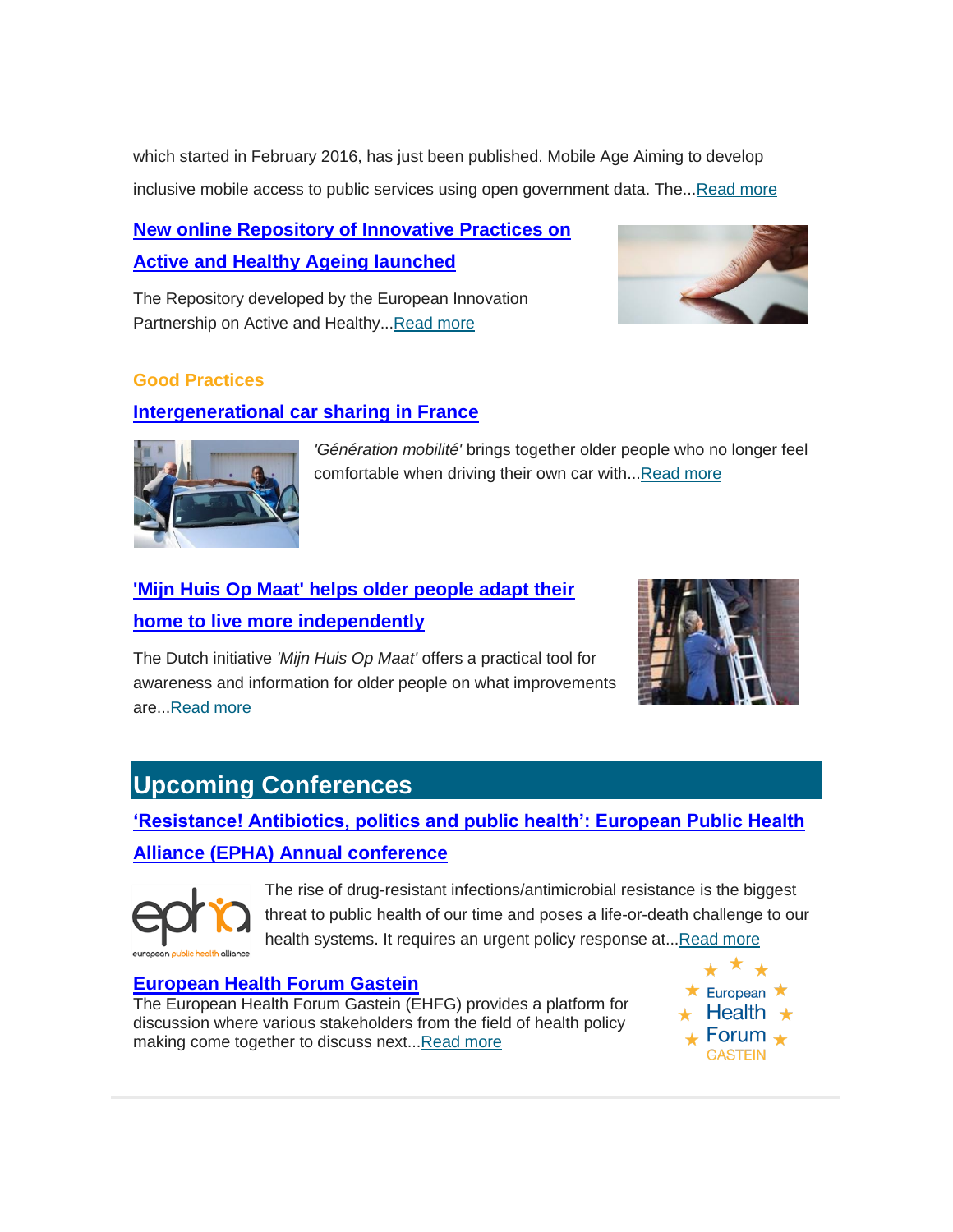#### **12th Congress of the European [Union Geriatric Medicine Society \(EUGMS\)](http://www.age-platform.eu/event/12th-congress-european-union-geriatric-medicine-society-eugms)**

This large and influential academic conferences and exhibitions on Geriatrics will bring together the leading medical experts in Europe to discuss the most relevant issues related to health care practices, pharmacological and surgical interventions. The Speakers will also focus on new challenges to health and aging, such as new information..[.Read more](http://www.age-platform.eu/event/12th-congress-european-union-geriatric-medicine-society-eugms)

### **[Increasing Capacity for Age-Friendly Environments in Europe: An Action](http://www.age-platform.eu/event/increasing-capacity-age-friendly-environments-europe-action-agenda-european-cities-and)  [Agenda for European Cities and Communities](http://www.age-platform.eu/event/increasing-capacity-age-friendly-environments-europe-action-agenda-european-cities-and)**

Creating Age Friendly supportive environments for health and wellbeing and reducing health inequalities are at the core of the WHO Health 2020 European policy framework and strategy for the 21st century and of the WHO Strategy and action plan for healthy ageing in Europe, 2012-2020.

Enhanced quality of life and the health and wellbeing... Read more

#### **[DOREMI project final conference](http://www.age-platform.eu/event/doremi-project-final-conference)**

Malnutrition, sedentariness and cognitive decline are the three main causes of disease and premature death. Researchers in the EU-funded [Doremi project](http://www.age-platform.eu/project/doremi) have been studying early warning signs of malnutrition as well as physical and cognitive deterioration and are looking at..[.Read more](http://www.age-platform.eu/event/doremi-project-final-conference)

# **Publications**

**Age-friendly banking - [What it is and how you do it](http://www.age-platform.eu/publications/age-friendly-banking-what-it-and-how-you-do-it)**

..[.Read more](http://www.age-platform.eu/publications/age-friendly-banking-what-it-and-how-you-do-it)

#### **[Analysis report of workplace good practices and support needs of](http://www.age-platform.eu/publications/analysis-report-workplace-good-practices-and-support-needs-enterprises)**

#### **[enterprises](http://www.age-platform.eu/publications/analysis-report-workplace-good-practices-and-support-needs-enterprises)**

This report investigates workplace practices implemented by 36 companies — of varying sizes and across different sectors - to address..[.Read more](http://www.age-platform.eu/publications/analysis-report-workplace-good-practices-and-support-needs-enterprises)



#### **[Mapping dementia-friendly communities across Europe](http://www.age-platform.eu/publications/mapping-dementia-friendly-communities-across-europe)**

The report **"Mapping dementia-friendly communities across Europe"** was commissioned by the European Foundations' Initiative on Dementia (EFID) and carried out by the Mental